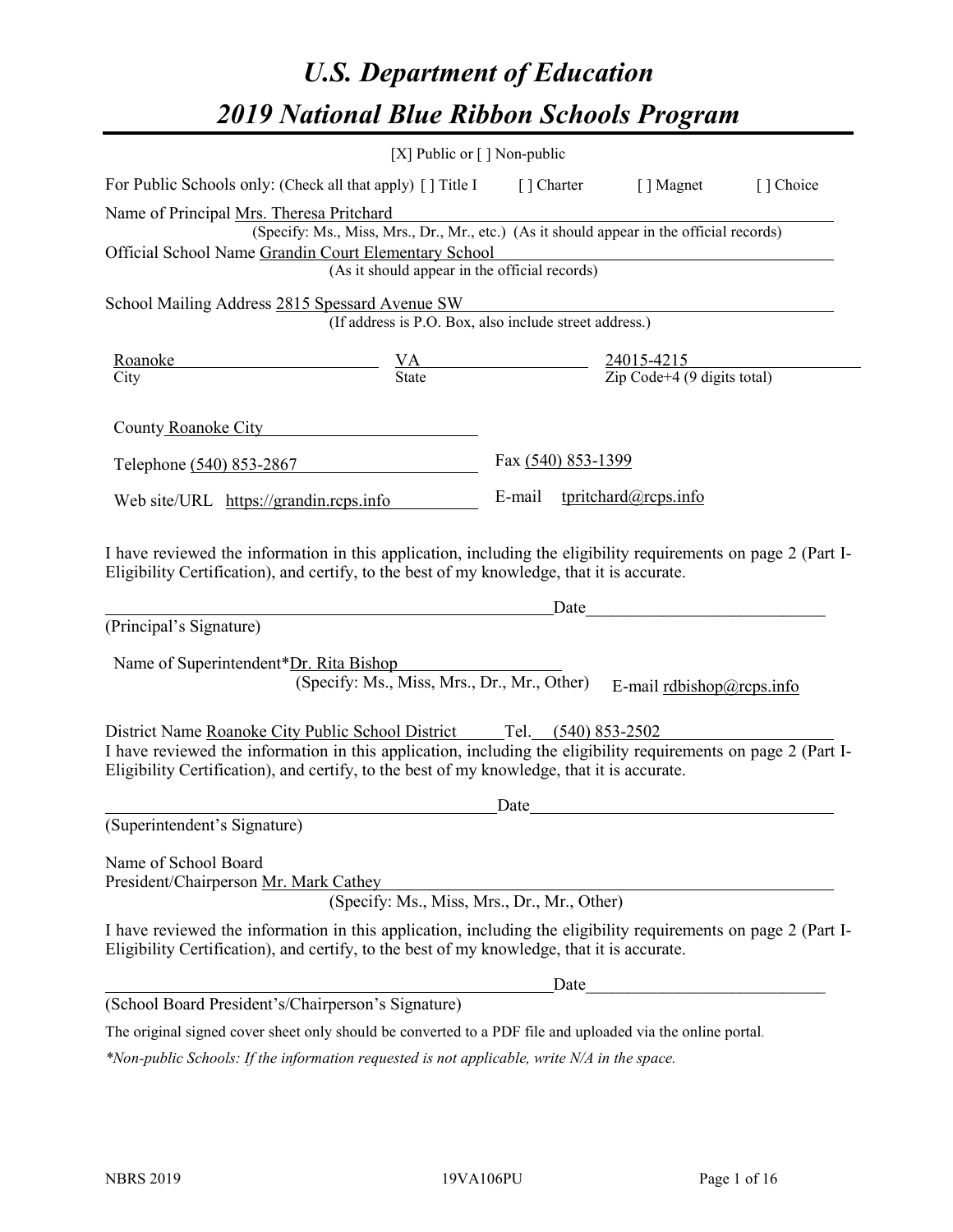The signatures on the first page of this application (cover page) certify that each of the statements below, concerning the school's eligibility and compliance with U.S. Department of Education and National Blue Ribbon Schools requirements, are true and correct.

1. All nominated public schools must meet the state's performance targets in reading (or English language arts) and mathematics and other academic indicators (i.e., attendance rate and graduation rate), for the all students group, including having participation rates of at least 95 percent using the most recent accountability results available for nomination.

2. To meet final eligibility, all nominated public schools must be certified by states prior to September 2019 in order to meet all eligibility requirements. Any status appeals must be resolved at least two weeks before the awards ceremony for the school to receive the award.

3. The school configuration includes one or more of grades K-12. Schools on the same campus with one principal, even a K-12 school, must apply as an entire school.

4. The school has been in existence for five full years, that is, from at least September 2013 and each tested grade must have been part of the school for the past three years.

5. The nominated school has not received the National Blue Ribbon Schools award in the past five years: 2014, 2015, 2016, 2017, or 2018.

6. The nominated school has no history of testing irregularities, nor have charges of irregularities been brought against the school at the time of nomination. If irregularities are later discovered and proven by the state, the U.S. Department of Education reserves the right to disqualify a school's application and/or rescind a school's award.

7. The nominated school has not been identified by the state as "persistently dangerous" within the last two years.

8. The nominated school or district is not refusing Office of Civil Rights (OCR) access to information necessary to investigate a civil rights complaint or to conduct a district-wide compliance review.

9. The OCR has not issued a violation letter of findings to the school district concluding that the nominated school or the district as a whole has violated one or more of the civil rights statutes. A violation letter of findings will not be considered outstanding if OCR has accepted a corrective action plan from the district to remedy the violation.

10. The U.S. Department of Justice does not have a pending suit alleging that the nominated school or the school district, as a whole, has violated one or more of the civil rights statutes or the Constitution's equal protection clause.

11. There are no findings of violations of the Individuals with Disabilities Education Act in a U.S. Department of Education monitoring report that apply to the school or school district in question; or if there are such findings, the state or district has corrected, or agreed to correct, the findings.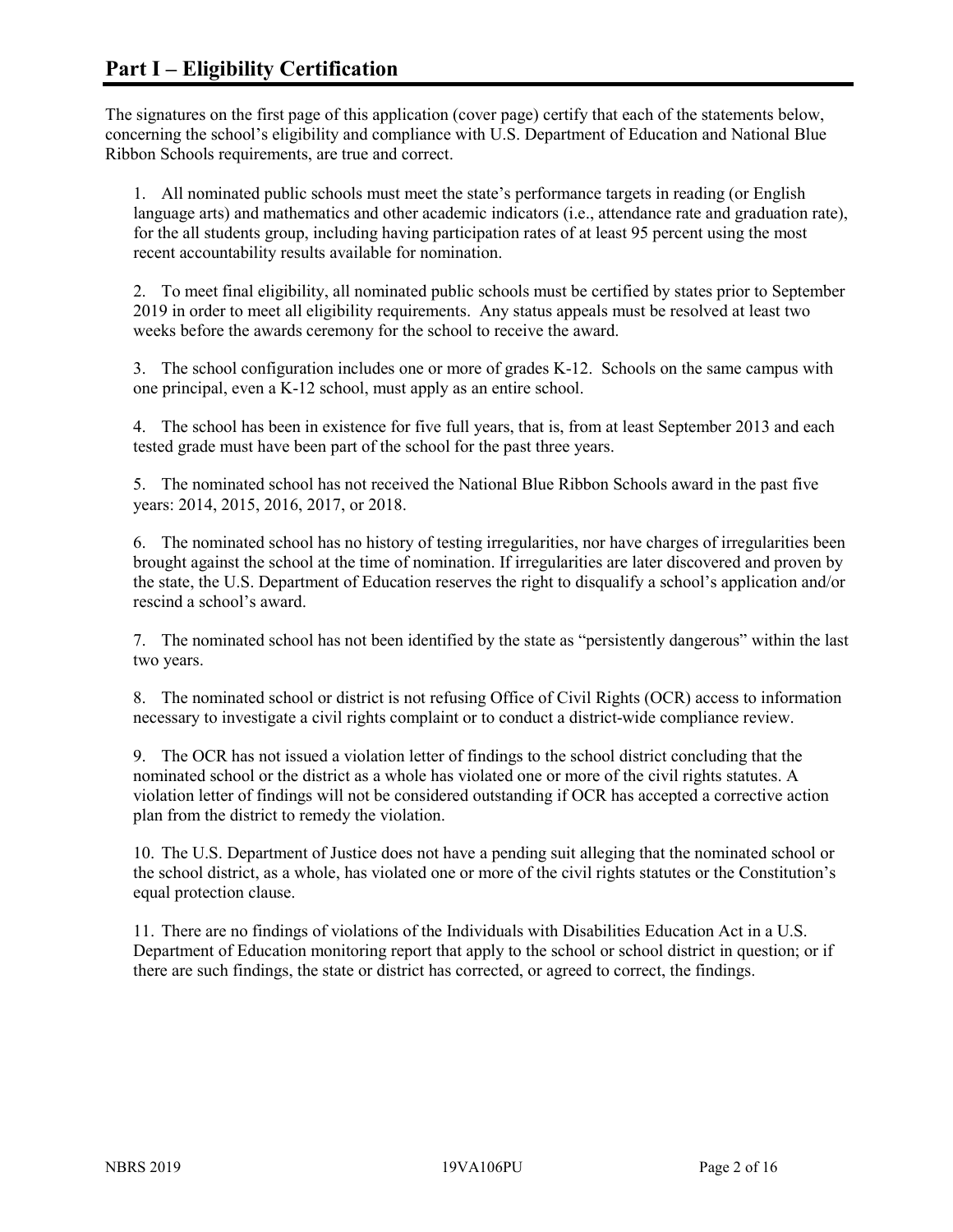#### **Data should be provided for the most recent school year (2018-2019) unless otherwise stated.**

## **DISTRICT**

1. Number of schools in the district  $17$  Elementary schools (includes K-8) (per district designation): 5 Middle/Junior high schools 2 High schools 0 K-12 schools

24 TOTAL

**SCHOOL** (To be completed by all schools)

2. Category that best describes the area where the school is located:

[X] Urban or large central city [] Suburban [] Rural or small city/town

3. Number of students as of October 1, 2018 enrolled at each grade level or its equivalent in applying school:

| Grade                           | # of         | # of Females | <b>Grade Total</b> |
|---------------------------------|--------------|--------------|--------------------|
|                                 | <b>Males</b> |              |                    |
| <b>PreK</b>                     | 0            | $\theta$     | 0                  |
| $\mathbf K$                     | 39           | 36           | 75                 |
| 1                               | 35           | 20           | 55                 |
| $\mathbf{2}$                    | 40           | 26           | 66                 |
| 3                               | 22           | 25           | 47                 |
| 4                               | 34           | 14           | 48                 |
| 5                               | 19           | 35           | 54                 |
| 6                               | 0            | $\theta$     | 0                  |
| 7                               | 0            | $\theta$     | 0                  |
| 8                               | 0            | 0            | 0                  |
| 9                               | 0            | 0            | 0                  |
| 10                              | 0            | $\theta$     | 0                  |
| 11                              | 0            | 0            | 0                  |
| 12 or higher                    | 0            | $\theta$     | 0                  |
| <b>Total</b><br><b>Students</b> | 189          | 156          | 345                |

\*Schools that house PreK programs should count preschool students **only** if the school administration is responsible for the program.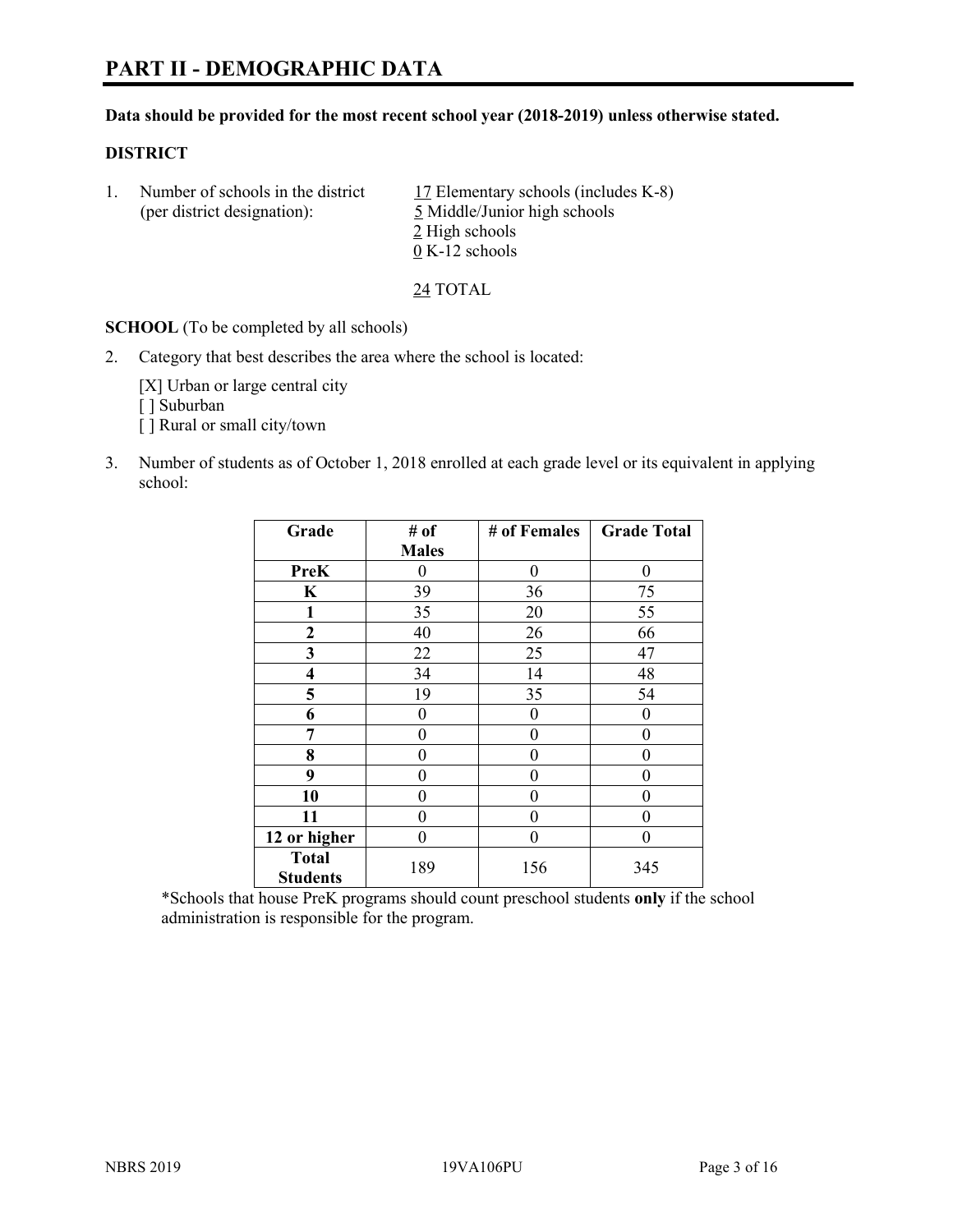4. Racial/ethnic composition of  $0\%$  American Indian or Alaska Native the school (if unknown, estimate): 1 % Asian

 % Black or African American % Hispanic or Latino % Native Hawaiian or Other Pacific Islander 80 % White % Two or more races **100 % Total**

(Only these seven standard categories should be used to report the racial/ethnic composition of your school. The Final Guidance on Maintaining, Collecting, and Reporting Racial and Ethnic Data to the U.S. Department of Education published in the October 19, 2007 *Federal Register* provides definitions for each of the seven categories.)

5. Student turnover, or mobility rate, during the 2017 – 2018 school year: 11%

If the mobility rate is above 15%, please explain.

This rate should be calculated using the grid below. The answer to (6) is the mobility rate.

| <b>Steps For Determining Mobility Rate</b>    | Answer |
|-----------------------------------------------|--------|
| (1) Number of students who transferred to     |        |
| the school after October 1, 2017 until the    | 16     |
| end of the 2017-2018 school year              |        |
| (2) Number of students who transferred        |        |
| from the school after October 1, 2017 until   | 22     |
| the end of the 2017-2018 school year          |        |
| (3) Total of all transferred students [sum of |        |
| rows $(1)$ and $(2)$ ]                        | 38     |
| (4) Total number of students in the school as |        |
| of October 1, 2017                            | 342    |
| $(5)$ Total transferred students in row $(3)$ |        |
| divided by total students in row (4)          | 0.11   |
| $(6)$ Amount in row $(5)$ multiplied by 100   |        |

6. English Language Learners (ELL) in the school:  $2\%$ 

6 Total number ELL

Specify each non-English language represented in the school (separate languages by commas): Haitian Creole, Korean, Kurdish, Nepali, Serbo-Croatian, Spanish

7. Students eligible for free/reduced-priced meals:  $31\%$ Total number students who qualify:  $108$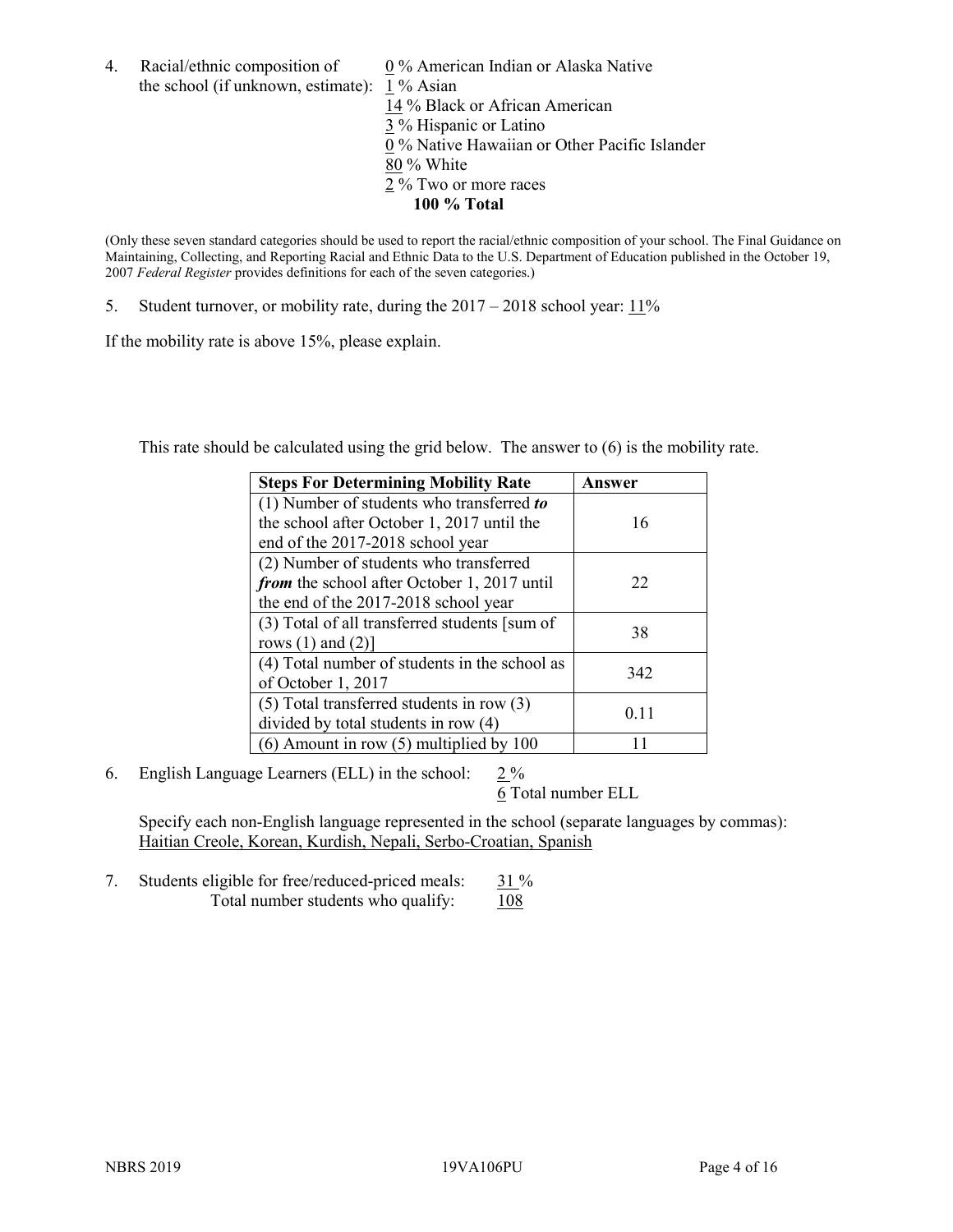39 Total number of students served

Indicate below the number of students with disabilities according to conditions designated in the Individuals with Disabilities Education Act. Do not add additional conditions. It is possible that students may be classified in more than one condition.

| 4 Autism                  | 0 Multiple Disabilities                 |
|---------------------------|-----------------------------------------|
| 0 Deafness                | 0 Orthopedic Impairment                 |
| 0 Deaf-Blindness          | 8 Other Health Impaired                 |
| 4 Developmental Delay     | 7 Specific Learning Disability          |
| 0 Emotional Disturbance   | 13 Speech or Language Impairment        |
| 0 Hearing Impairment      | 0 Traumatic Brain Injury                |
| 0 Intellectual Disability | 0 Visual Impairment Including Blindness |

- 9. Number of years the principal has been in her/his position at this school: 15
- 10. Use Full-Time Equivalents (FTEs), rounded to nearest whole numeral, to indicate the number of school staff in each of the categories below:

|                                                                                                                                                                                                                              | <b>Number of Staff</b>   |
|------------------------------------------------------------------------------------------------------------------------------------------------------------------------------------------------------------------------------|--------------------------|
| Administrators                                                                                                                                                                                                               |                          |
| Classroom teachers including those<br>teaching high school specialty<br>subjects, e.g., third grade teacher,<br>history teacher, algebra teacher.                                                                            | 16                       |
| Resource teachers/specialists/coaches<br>e.g., reading specialist, science coach,<br>special education teacher, technology<br>specialist, art teacher, etc.                                                                  | 7                        |
| Paraprofessionals under the<br>supervision of a professional<br>supporting single, group, or classroom<br>students.                                                                                                          | 7                        |
| Student support personnel<br>e.g., school counselors, behavior<br>interventionists, mental/physical<br>health service providers,<br>psychologists, family engagement<br>liaisons, career/college attainment<br>coaches, etc. | $\mathfrak{D}_{1}^{(1)}$ |

11. Average student-classroom teacher ratio, that is, the number of students in the school divided by the FTE of classroom teachers, e.g.,  $22:1$  22:1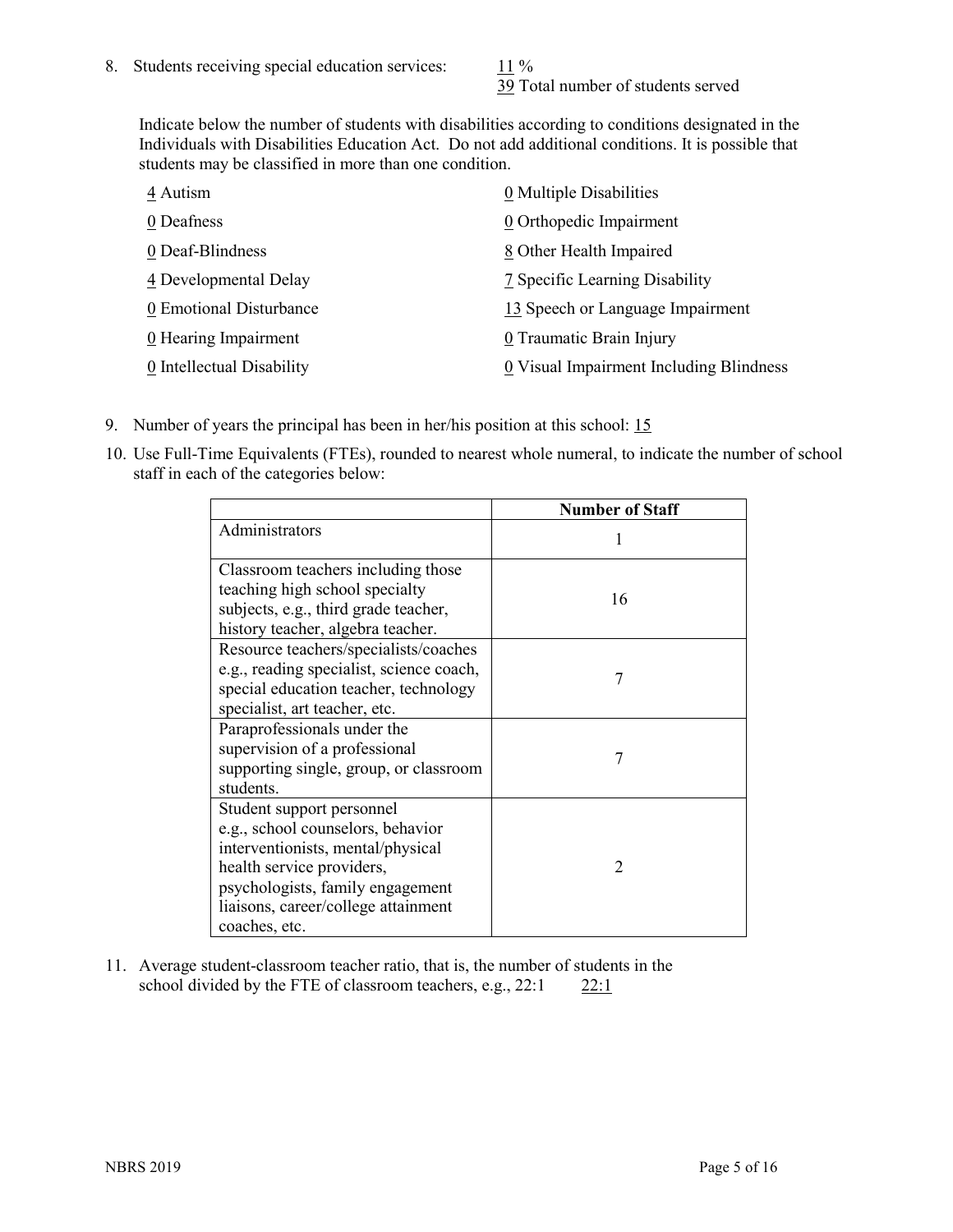12. Show daily student attendance rates. Only high schools need to supply yearly graduation rates.

| <b>Required Information</b> | 2017-2018 | 2016-2017 | 2015-2016 | 2014-2015 | 2013-2014 |
|-----------------------------|-----------|-----------|-----------|-----------|-----------|
| Daily student attendance    | 96%       | 96%       | 96%       | 96%       | $97\%$    |
| High school graduation rate | $0\%$     | $0\%$     | $0\%$     | $0\%$     | $0\%$     |

#### 13. **For high schools only, that is, schools ending in grade 12 or higher.**

Show percentages to indicate the post-secondary status of students who graduated in Spring 2018.

| <b>Post-Secondary Status</b>                  |       |
|-----------------------------------------------|-------|
| Graduating class size                         |       |
| Enrolled in a 4-year college or university    | $0\%$ |
| Enrolled in a community college               | 0%    |
| Enrolled in career/technical training program | 0%    |
| Found employment                              | 0%    |
| Joined the military or other public service   | 0%    |
| Other                                         | በ‰    |

14. Indicate whether your school has previously received a National Blue Ribbon Schools award. Yes No X

If yes, select the year in which your school received the award.

15. In a couple of sentences, provide the school's mission or vision statement.

Our mission is to prepare our students to meet the challenges and opportunities of the 21st century by providing a safe, nurturing, and academically challenging environment.

16. **For public schools only**, if the school is a magnet, charter, or choice school, explain how students are chosen to attend.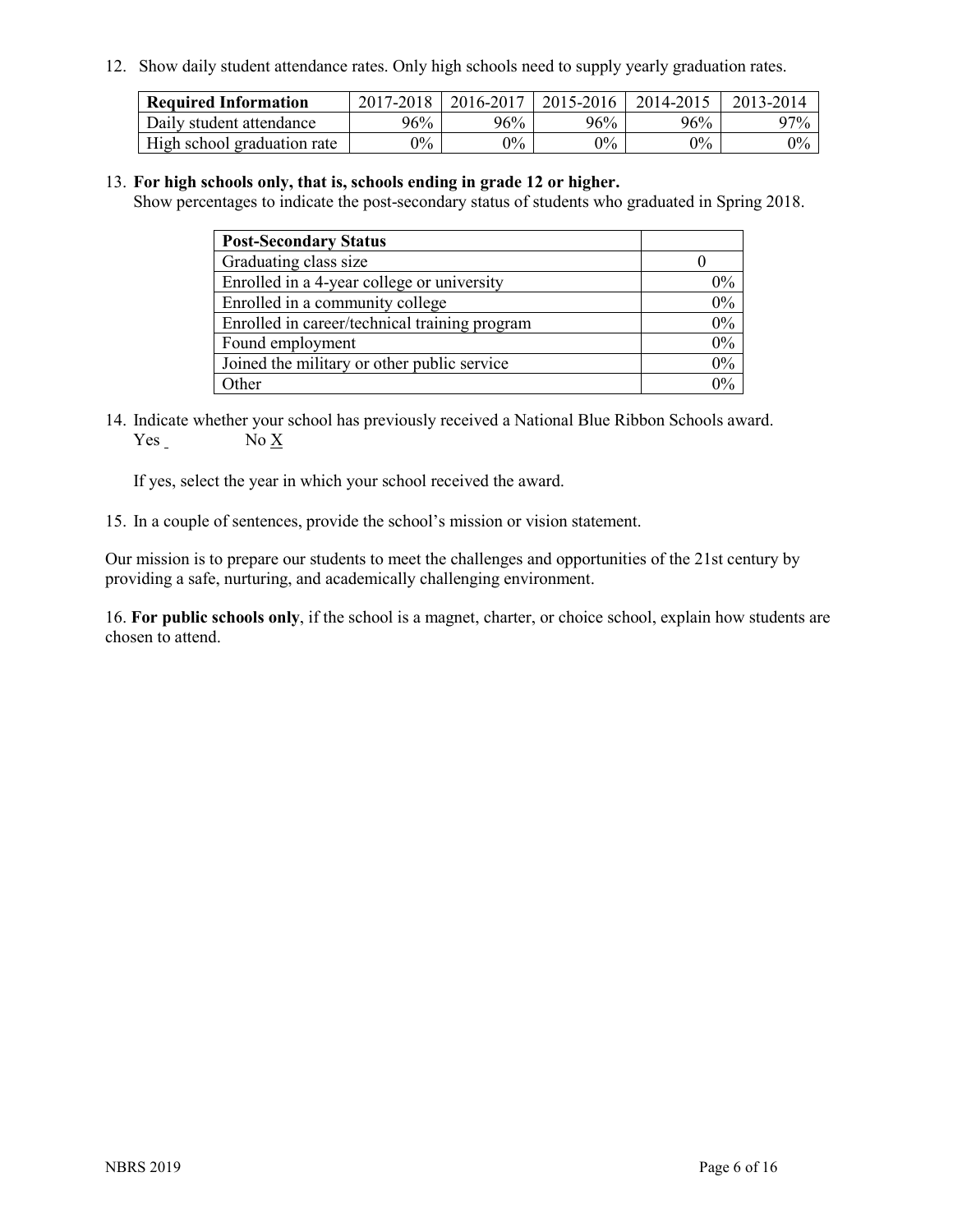# **PART III – SUMMARY**

Grandin Court Elementary School (GCES), Home of the Eagles, is an urban school located in southwest Roanoke city. GCES has been referred to as "The best kept secret in the valley." With our strong community involvement, parental support, shared leadership, veteran staff, high academic performance, and dedicated students, GCES is a thriving educational environment. The main building was constructed in 1950; additional classrooms, a pavilion, and an outdoor amphitheater have been added. Consolidation of some Roanoke City Public Schools in 2009 resulted in a rapid 33 percent increase in staff members, a loss of regular and special needs preschool programs, and an increase of 140 K-5 students. Due to the additional enrollment, a gym was built in 2011 using an architectural membrane. GCES is a non-Title 1 school within a diverse socio-economic neighborhood community. We serve over 350 students in K-5 with 33.15 percent of students eligible for free and reduced lunch.

GCES's mission is to prepare our students to meet the challenges and opportunities of the 21st century by providing a safe, nurturing, and academically challenging environment. GCES promotes the development of basic skills, incorporates the use of multi-media technology, and fosters creativity, curiosity, and critical thinking skills. This mission promotes the understanding, acceptance, and respect for others, emphasizes responsibility, promotes a positive self-image, and encourages life-long learning.

Community support and strong parent-teacher relationships are essential elements of our success. Congregations in Action (CIA), a coalition of local churches, supports the many needs of our students. GCES benefits from a core group of volunteers who provide support to our students on a daily basis. Multigenerational families and staff members' children constitute a portion of our students.

GCES leadership follows a team approach, relying upon the collective efforts and knowledge of the school's leadership team, the Parent-Teacher Association (PTA) Board, grade level chairpersons, school committees, and student leaders. Our grade level teams meet weekly with the principal to discuss data, curriculum, and student needs. In addition to our safety patrols and student buddies, in 2009, GCES was the first elementary school in the area to create a National Elementary Honor Society (NEHS) to promote student leadership.

Academic excellence is a tradition at GCES as evidenced by the following awards presented by the Virginia Board of Education: Governor's Award for Educational Excellence, 2008; The Board of Education Excellence Award, 2009, 2010, 2011, 2017, and 2018; The Board of Education Competence to Excellence Award, 2012; and The Board of Education Distinguished Achievement Award, 2013 and 2016. GCES is currently ranked third in the state on www.schooldigger.com based on student data.

GCES students earn a variety of awards each year. Examples include winners in the annual Roanoke Fire Prevention contest, Red Ribbon Week contest, individual and team chess awards, 2018 Roanoke City Public Schools (RCPS) spelling bee runner-up, and placing in the division-wide Engineering Challenge for the past two years. Students are recognized quarterly for attendance, citizenship, and academic achievements. Additional annual awards include Presidential Physical Fitness Awards, Citizen of the Year, and 600 Club for Standards of Learning (SOLs) tests. Students earn field trips as a reward for reaching summer reading and mathematics goals. Additionally, staff members have won awards and received special recognitions. For example, our strings director was named a Yale Distinguished Music Educator in 2017.

GCES staff works to meet the needs of the whole child while also recognizing the need to use standardized tests as a metric of performance. Teachers align their lessons, activities, and assessments to the state and district curriculum but leave room to adapt to student and classroom needs and interests. Our teachers created a Positive Behavioral Intervention and Supports (PBIS) program called Eagle Expectations based on respect of self, others, and property. Our citizenship programs, Pritchard's Pals and Character Counts, reinforce school expectations.

Funding for school programs has been challenging due to decreases in supplemental funds. Our staff works diligently to find sources to supplement the district allocations. They utilize sources like Donor's Choose, mini grants, community grants, corporate sponsors, and extracurricular fundraising. Our PTA matches our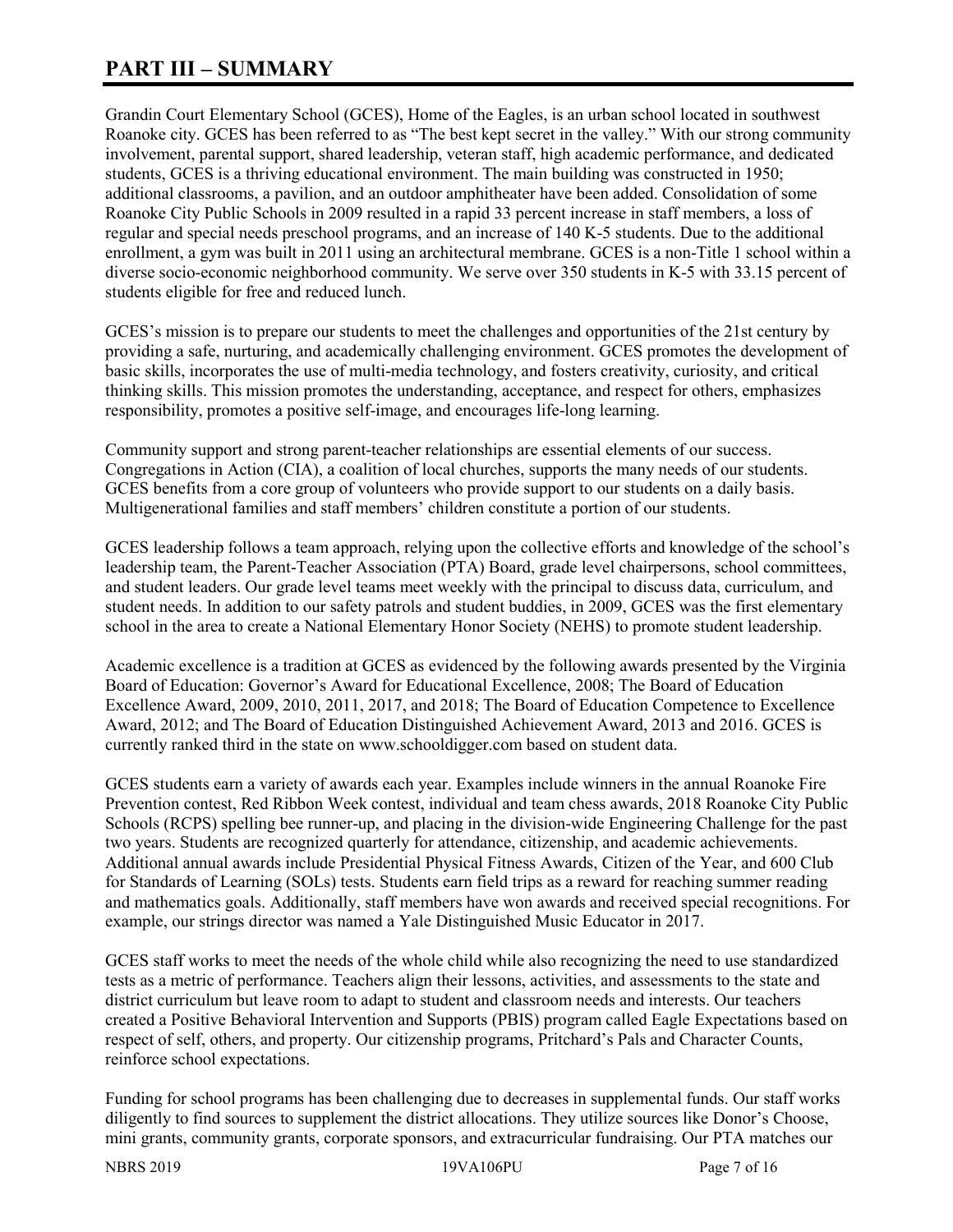district revenue each year for school-wide improvements and supplemental materials.

The success at GCES is a direct result of our outstanding staff and excellent staff retention rate. Classroom teachers have an average of 21 years of teaching experience with an average of 12 years at GCES. This enables the faculty to become experts in teaching the core curriculum and establish growing relationships with our students while maintaining traditions and high expectations. Teachers push students academically and use failure as a learning and teaching opportunity. However, even as a veteran staff, professional development remains a priority.

Our mission statement is the driving force behind GCES. As a result, students work hard for themselves, the teachers, and embrace the RCPS philosophy of "Strong Students, Strong Schools, Strong City."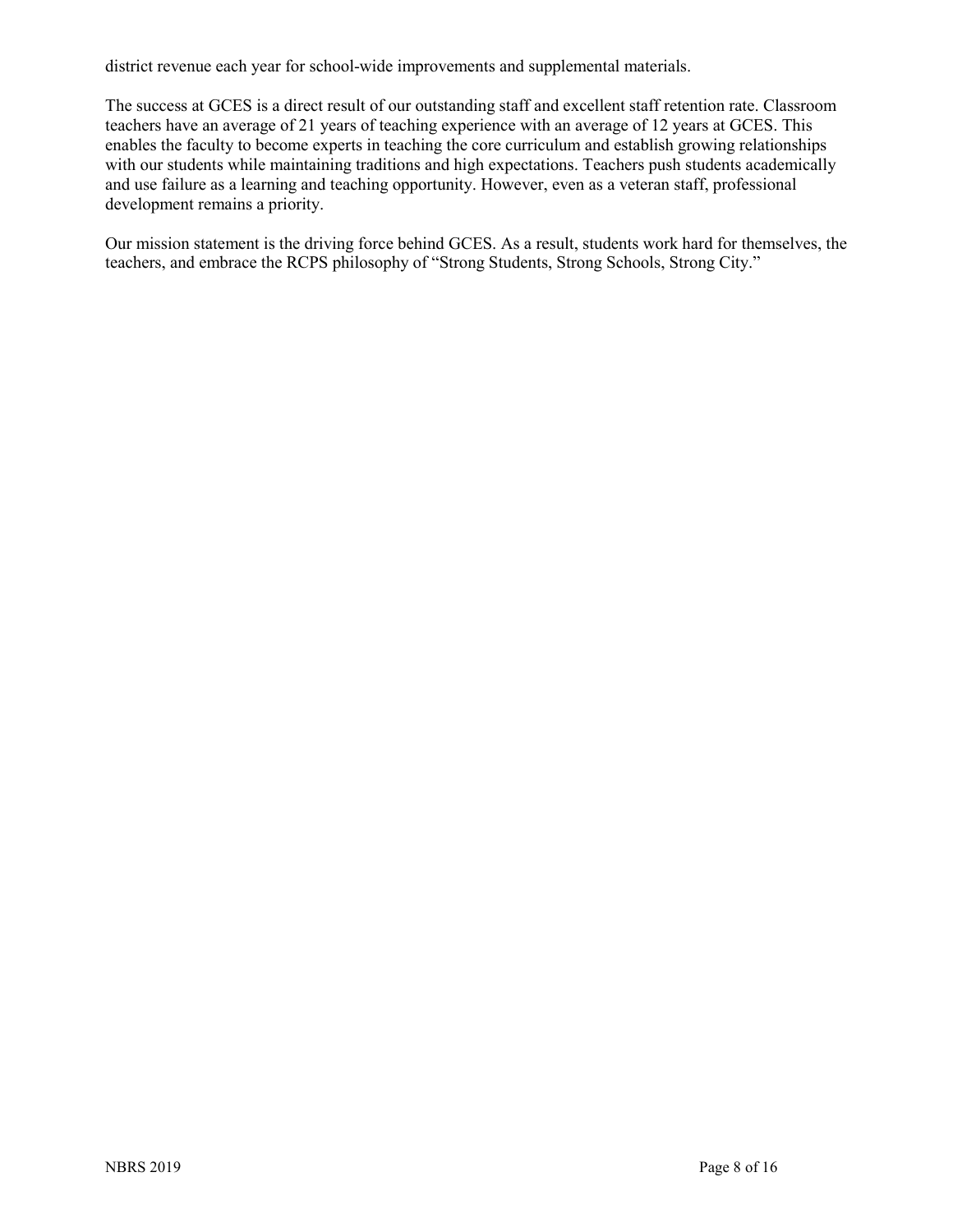# **1. Core Curriculum:**

# **1a. Reading/English language arts:**

GCES's reading curriculum is designed to fulfill the Virginia SOLs. The mandated topics of phonemic awareness, vocabulary, fluency, comprehension, and writing skills are taught at all grade levels. Teachers utilize curriculum guides and instructional calendars provided by the district as well as state curriculum frameworks to plan well-paced instruction.

Our curriculum is cohesive across grade levels and builds on previous years. Teachers collaborate weekly to discuss strengths and weaknesses of the students. All grade levels use the same basal readers and word study program which help provide a unified approach to teach comprehensive reading skills.

Reading instruction is delivered both in whole group and small group settings. In whole group, students are taught grade-level concepts and are provided a forum for discussion in which questioning strategies are implemented for deeper comprehension. Small group instruction provides the opportunity for differentiation using an extensive library of leveled readers. Additional blocks of time for remediation and enrichment, termed "Team Time," are scheduled daily. During Team Time the reading specialist, teachers, instructional assistants, and volunteers provide differentiated instruction to small groups of students. Teachers incorporate phonics programs and word study strategies to master foundational skills. Online reading skills programs, many of which provide data of individual student progress, are accessed by students at all grade levels for practice, remediation, and enrichment. Teacher-made materials such as task cards, games, and interactive smart TV activities, are used in student work stations for skills practice. Cross-curricular topics are addressed through reading selections, and writing is embedded in daily instruction across all disciplines to enrich subject matter. Students pair poetry and art in content areas. Our teachers use differentiated novels and read-alouds to enhance instruction.

#### **1b. Mathematics:**

GCES's teachers have developed a mathematics curriculum that is extensive and procedural. The curriculum forms the foundation for a successful lifetime of mathematics and is routinely adjusted to meet the needs of classes and the evolving requirements of the SOLs. Complex concepts are simplified to meet the diverse learning needs of our students. When appropriate, students move from the concrete, to the pictorial, and then to the abstract. For example, when teaching money concepts, students begin by manipulating coins to identify characteristics and value, apply information through a variety of technologies, and culminate with a classroom store where students can purchase goods. Teachers use games and activities to keep students engaged while mastering important skills. Our mathematics classes are often an active time with students rotating through an array of learning stations.

Various types of technology and software programs are used to teach, practice, remediate, and enrich instruction. Data from assessments is used to form mathematics groups, determine the skills needed to be remediated, and identify the skills that have been mastered. These concepts are then integrated into the curriculum through review stations, homework, daily enrichment activities, and remediation during small groups in our Team Time block. Our students experience mastery in mathematics skills with the help of volunteers and tutoring clubs. After-school SOL review provides another opportunity for remediation.

#### **1c. Science:**

At GCES, science education incorporates exploration of real world and life skills as well as various opportunities to make learning fun and hands-on. Skills and vocabulary are strengthened progressively. Teachers create units based around experiments using instructional strategies for each SOL strand. Examples include: technology programs, group work, peer tutoring, interactive activities using smart TVs, trade books, interactive notebooks, writing connections, live animals in the classroom, and field trips.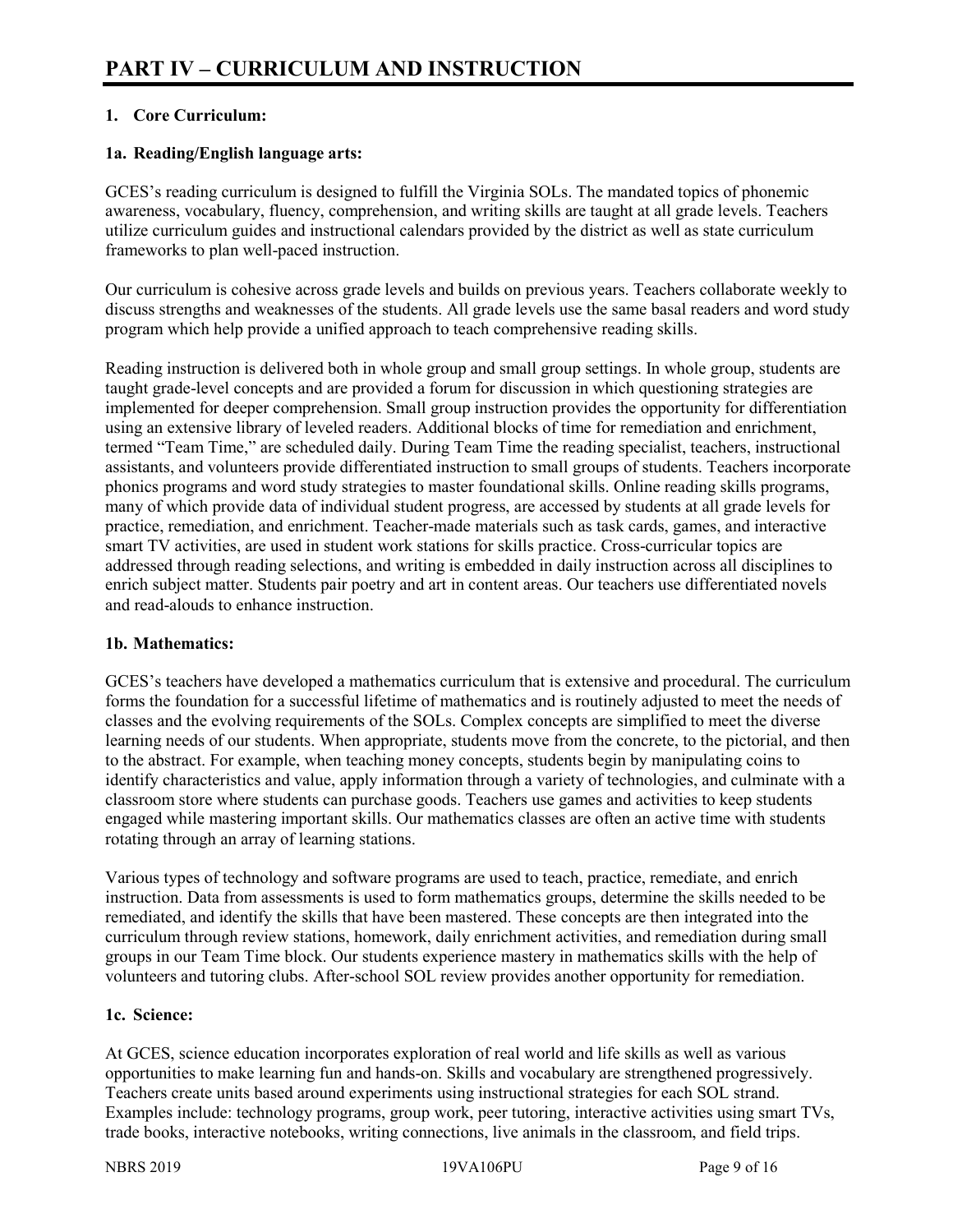Students participate in a variety of extension activities including modeling moon phases with Oreos, simulating tectonic plate movement through the use of graham crackers and icing, and building marshmallow catapults for a division-wide competition. They also make root beer floats to investigate characteristics of matter and create instruments to demonstrate characteristics of sound.

Students are naturally curious about the world of science; therefore, it serves as an opportunity for crosscurricular connections. Language Arts is tied into science through the use of Reader's Theater, informational writing prompts, interactive notebooks, journaling, and research projects. Mathematics and science are interwoven through data collection, measurement techniques, and variable analysis.

GCES enhances learning by planning field trips and outreach programs across curricula. Natural Bridge, Virginia Safari Park, North Carolina Zoo, and local farms provide opportunities to explore habitats, life cycles, rock formations, and life beyond the city. Carvins Cove Reservoir and Water Treatment Plant, Roanoke Valley Water Authority, and Clean Valley Council enhance environmental awareness. Blue Ridge Institute at Ferrum College, Frontier Culture Museum, and a variety of local museums promote learning through historical and scientific displays and interactive experiences. Local theaters and Hollins University plays expose students to live theater. Students participate in ice skating at Elmwood Park in downtown Roanoke to support physical activity, offer new endeavors, and have fun.

## **1d. Social studies/history/civic learning and engagement**

Teachers design engaging social studies lessons and activities that align with the essential skills and knowledge of Virginia's SOLs. This allows for students to learn empathy for the past, self-worth in the present, and civic responsibilities moving forward as involved and responsible citizens of Virginia. From kindergarten through fifth grade, students interpret and analyze historic events and contributions. GCES supports the essential skills in our approach to teach social studies, so our students mature and become productive citizens of our neighborhoods, our city, and our commonwealth. From first grade's Bargain Bazaar to fifth grade's Civil Rights Movement writing project, students use critical thinking and problemsolving skills, and compare and contrast relationships of the past and present. Each grade level practices higher-level thinking skills.

Assessments are used to improve student and school performance through creative projects, research projects, formative and online assessments, teacher observations, spiral reviews, and writing prompts based on vocabulary and skills practice. GCES follows division assessment schedules including benchmarks, cold reads, snapshots, and writing prompts. Assessment charts are kept for each SOL strand to be analyzed for remediation purposes. Teachers are cognizant of the importance of building and sharpening students' critical thinking and problem-solving skills. Classroom teachers use many types of formative assessments to track student progress and drive instruction. Activities, such as online flashcards, scavenger hunts, quizzes, memory games, crosswords, and other online game-based learning platforms, are used to provide data for specific skills. Project-Based Learning (PBL) assessments include PowerPoint presentations, Adobe Spark, differentiated menus, book reports, and science projects.

Teachers specifically select Virginia-based field trips to engage students by visiting places they have studied. Technology-based instruction allows students to research and explore points of history and other ethnic backgrounds beyond our fence. Cross-curricular studies include mathematics skills for economy, writing and vocabulary skills using primary and secondary sources, novel studies, science investigations with map skills and geography, and interpersonal relationships for cause and effect of past and present. The teachers and students at GCES extend social studies lessons into relevant, real-world situations to nurture and produce excellent citizens. Junior Achievement volunteers from the community participate in five lessons of instruction at every grade level to encourage future entrepreneurship. Kindergarten students regularly skype with another class in our school system, culminating with a year-end field trip. This opens their understanding that the world is bigger than their school and community. Fifth graders choose a state to research and create a PowerPoint presentation to share with classmates.

#### **1e. For secondary schools:**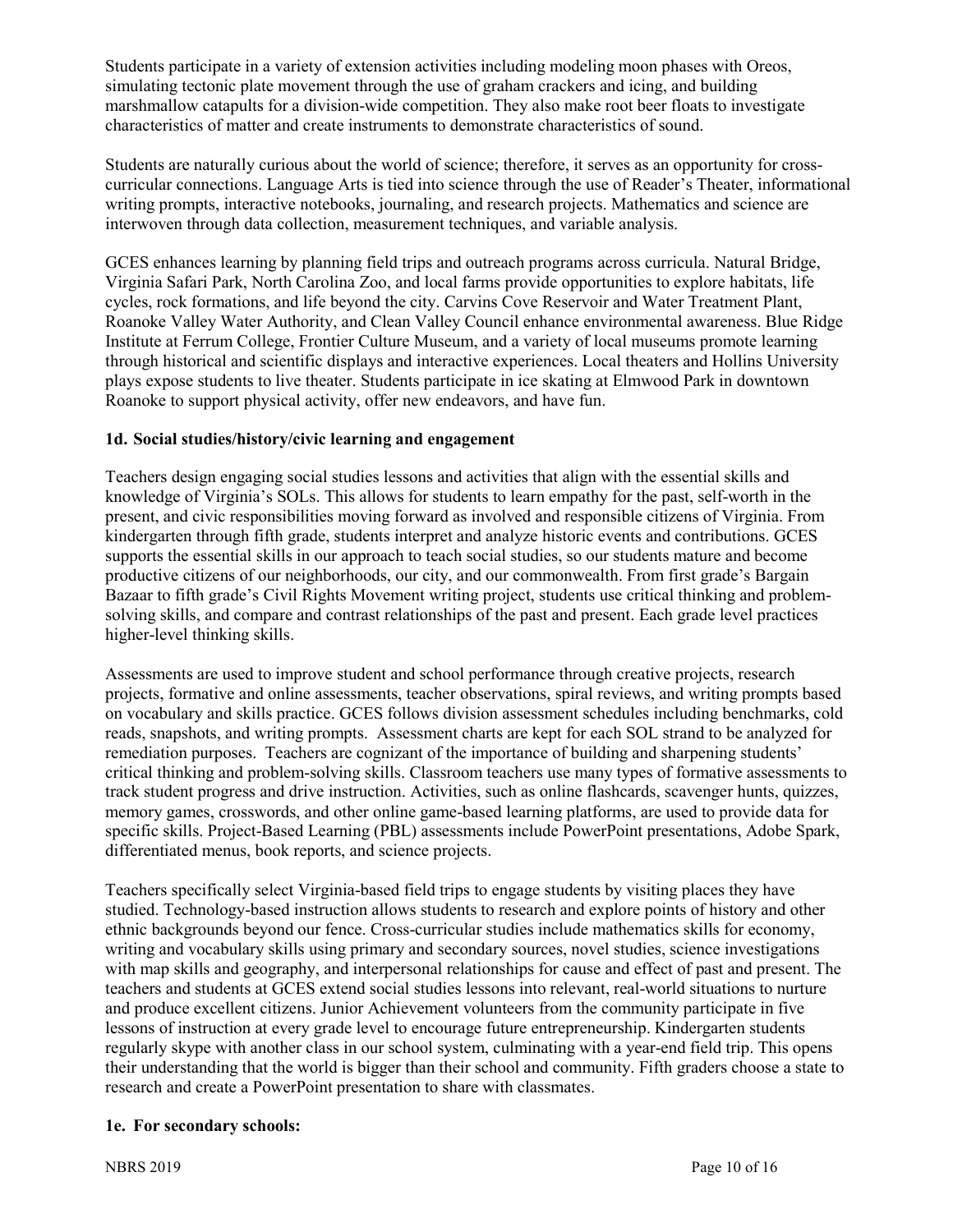#### **1f. For schools that offer preschool for three- and four-year old students:**

#### **2. Other Curriculum Areas:**

Specialists contribute to the overall success of students in multiple ways and across all grade levels. Classes provide daily opportunities for students to explore their strengths. This enhances the development of critical thinking and problem-solving skills through group collaboration, and initiates the opportunity to forge relationships with every student. Kindergarten through fifth students are offered the disciplines of library, music, art, and guidance once a week, and Physical Education (PE) instruction twice a week. Kindergarten and first grade students receive instruction in Spanish twice a week.

Research indicates students who participate in quality music programs increase their language development, reading fluency, ability to process sounds, and writing and mathematics sequencing skills. This is accomplished at GCES through a variety of experiences such as singing, listening, moving, improvising, and playing instruments. Students have opportunities to perform a variety of musical styles at monthly PTA meetings, local sporting events, Noteworthy Music (a charitable music festival), and venues throughout the city. Enrichment classes are offered with small ensembles and chimes. Through a partnership with VH1 Save the Music Foundation, all fourth and fifth grade students have access to string instruments. GCES fosters an appreciation and love of music to last a lifetime.

The art program is designed to give students confidence to create on their own. Cross-curricular activities are implemented in art classes including the creation of salt dough maps of the state of Virginia in fourth grade and Greek columns representing the architecture in third grade. Students participate in a fifth grade memory project by painting ceiling tiles displayed throughout the school. Our art curriculum fosters a love of creativity and a desire to explore different mediums of expression.

PE moves past the prescribed SOLs by expanding and building on format from skill development to fullgame play in preparation for middle school. Examples of activities include: body space awareness activities, basketball, soccer, football, gymnastics, jump roping, hockey, scooter hockey, scooter soccer, badminton, tennis, team handball, Frisbee throwing, Ultimate Frisbee, parachute games, and fitness stations. The division offers swim lessons as part of the PE curriculum for all second grade students.

There are many opportunities to make connections with the larger world through the library's mission of seeking and obtaining information. Using children's magazines, students learn about current events. Understanding facts, listening to discussions, and hearing other viewpoints lead to forming opinions on topics. Knowing the needs and interests of our students help provide media instruction in an engaging way. An interesting and diverse library collection fosters a desire to read, leading to academic success. The use of literature increases vocabulary, comprehension, and interest in different cultures and ideas.

Exposure to different people, philosophies, and habitats expands student awareness of the world. Our kindergarten and first grade students attend an introductory Spanish class. They learn vocabulary and culture through singing songs, technology activities, movement skills, and game playing.

NBRS 2019 Page 11 of 16 Students understand why the instruction of today will benefit them in the future. Problem-Based Learning (PBL) encourages students to create, invent, and experiment, and allows students the freedom to fail. The students learn that failure is temporary and necessary. One example of a tool used in PBL is a maker cart, or Science, Technology, Engineering, Art, and Mathematics (STEAM) cart. Students use the materials provided to create concrete solutions for problem scenarios. Coding instruction enables students to become sequential thinkers, problem solvers, and cooperative learners. Students investigate how to "debug" programs to promote perseverance. Learning is enhanced through the daily use of interactive televisions, tablets, and laptops. This increases educational opportunities, provides individualized instruction, and improves students' comfort levels with technology.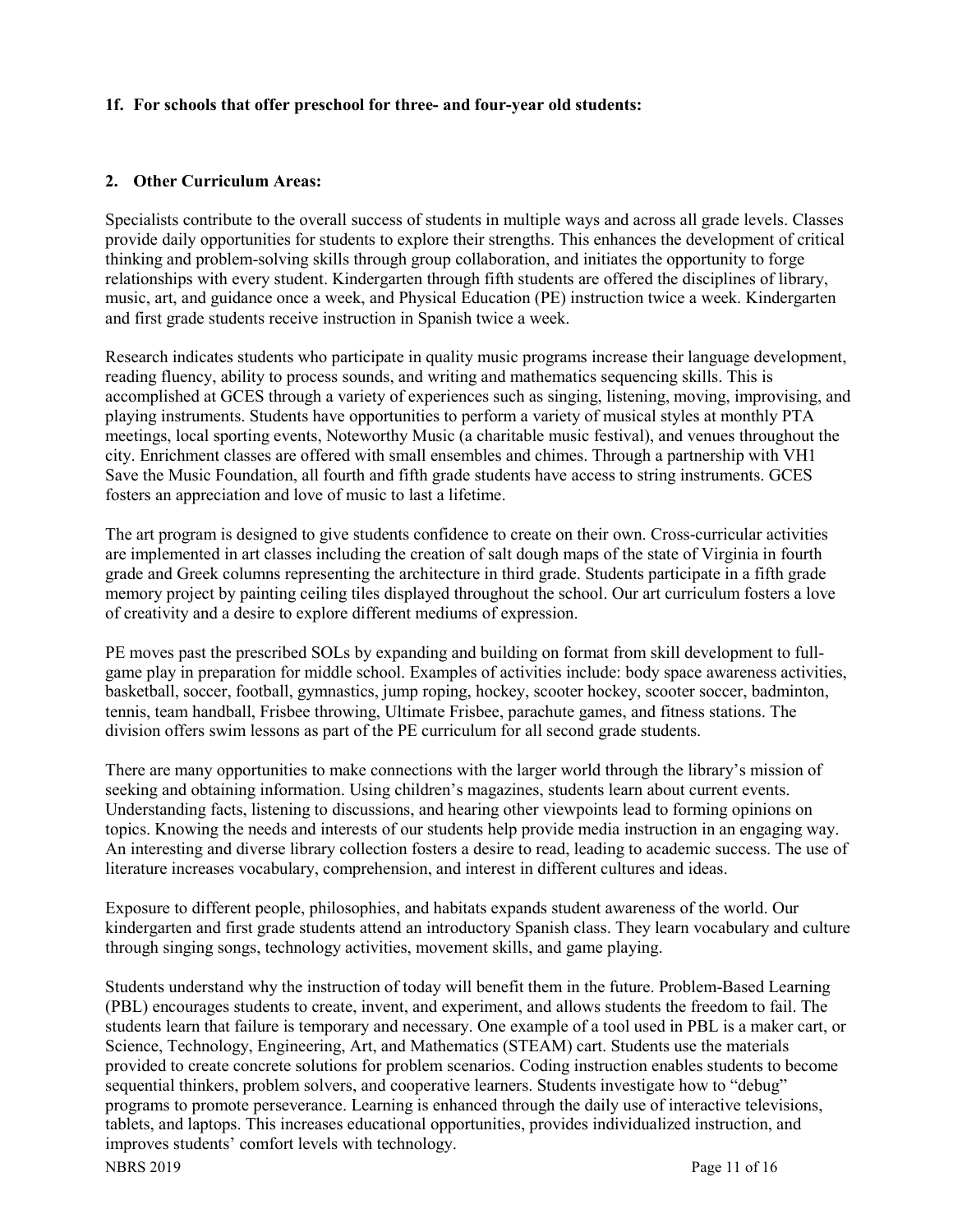The counseling program at GCES provides direct and indirect services. Students participate in weekly classroom guidance lessons highlighting social and emotional growth, test-taking skills, and career awareness. Individual and group sessions are conducted daily based on referrals made by students, teachers, administrators, and parents. Our counseling specialist coordinates Therapeutic Day Treatment Program services, CIA, and Reading Seeds (a monthly donation of books to students in need). GCES focuses on one character pillar each month including: trustworthiness, respect, responsibility, fairness, caring, and overall citizenship. An activity is conducted to recognize students in each grade level who exemplify the trait of the month.

## **3. Special Populations:**

Our school's special population groups include special education, English Learners (ELs), and a variety of students with disparities in academic performance. GCES also serves a population of students who meet criteria for gifted and talented enrichment instruction. Students who have Individualized Education Programs (IEPs) to target specific needs, receive instruction primarily within the general education classroom with support services in place to benefit the students. For students who require more specialized instruction, particularly in reading and mathematics, pullout services are available and utilize a variety of resources. Access to the general curriculum is supported using research-based practices and programs to target below grade level skills. All students work throughout the day in cooperative, heterogeneous groups with a variety of instructional techniques such as task cards, online resources, guided reading instruction, and manipulatives.

ELs are identified through testing and given the opportunity to attend a school with full-time services. All identified students at GCES declined services in order to remain on site. Due to the inclusive environment at GCES, these students receive differentiated instruction that supports their success.

The reading specialist and instructional assistants work directly with students to remediate skills and work with individuals or small groups to assist in providing accommodations. The groups of students who work with the reading specialist are fluid and change as needs arise. The focus of the reading specialist changes each year depending on the needs of the school. A Response to Intervention (RTI) committee meets twice a month to discuss students that require academic or behavioral monitoring and additional support. Students are given intense interventions, and progress is monitored weekly.

The gifted resource teacher identifies students in our school by analyzing achievement test scores, ability test scores, grades, and input from classroom teachers and parents. Once students are identified, they are given the option to attend a gifted program located at another school. Some families choose to waive the opportunity in order to remain at GCES. These students meet weekly and are provided with challenging and enriching educational opportunities designed to encourage and develop their exceptional abilities. The gifted resource teacher also serves as a resource for classroom teachers.

Our school utilizes a team approach to close the achievement gaps across every grade level. Team Time is staggered throughout the day to provide additional support to all classroom teachers targeting specific skills. This ensures that all students receive supplemental needs-based instruction. Special education teachers, specialists, classroom teachers, instructional assistants, and the reading specialist are all a part of this specialized instruction. Special education teachers attend Professional Development (PD) focused on core curriculum. GCES staff participated in a two-year formative assessment PD with an emphasis on mathematics. Number sense is a priority with continual training to establish student foundational mathematics skills. Small mathematics rotations are an integral part of the daily schedule including technology programs, manipulatives practice, and teacher-directed lessons. These methods have been instrumental in closing achievement gaps in mathematics.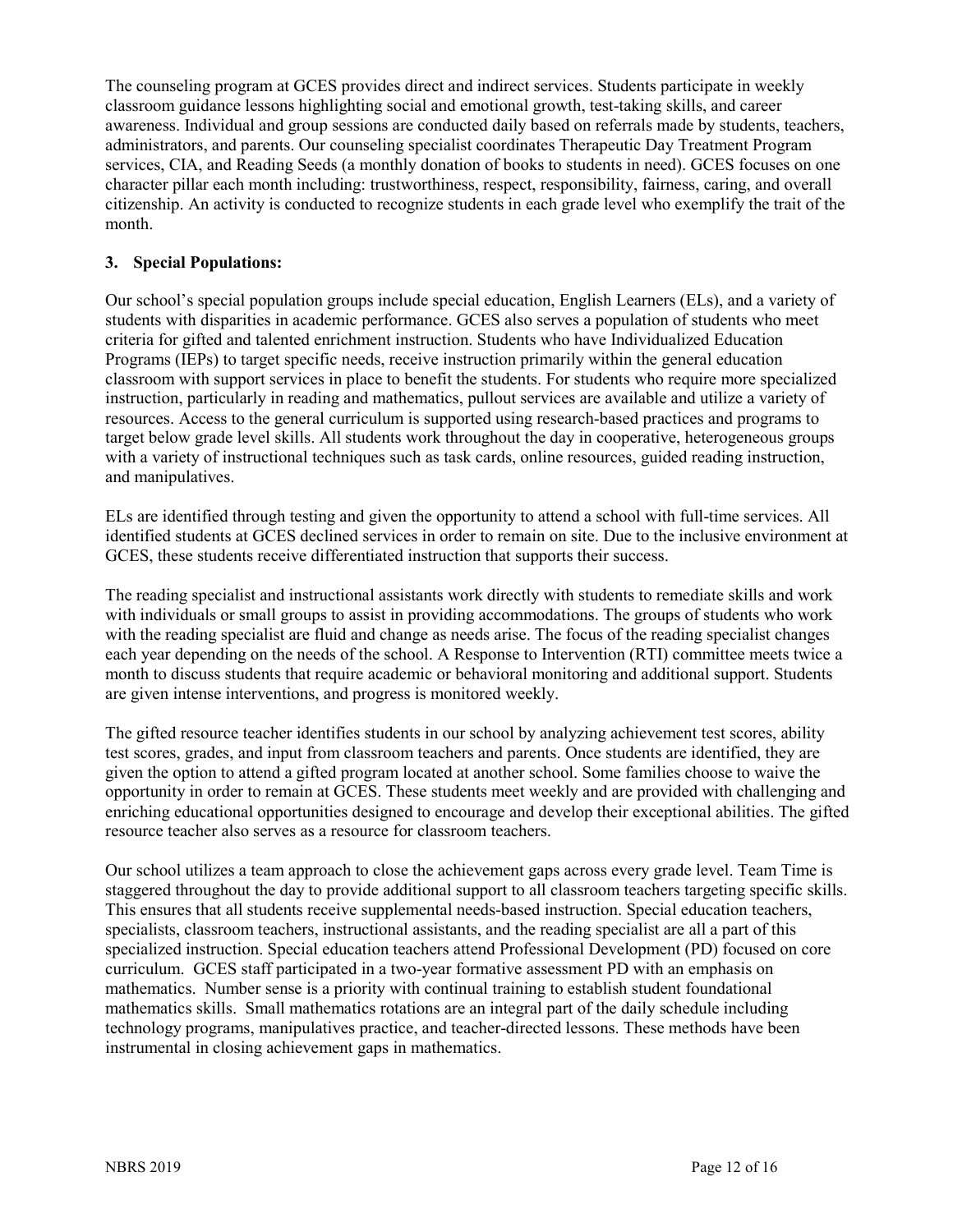# **1. School Climate/Culture:**

We take a holistic approach to students and pedagogy. The spirit and culture at GCES are warm and inviting, beginning in the main office with an engaged and caring school secretary and principal, and carries over with the student work displayed in the hallways. Staff members and approximately 20 safety patrols greet students from the bus loop to the classroom door each morning to start the day on a positive note.

GCES engages and motivates students by encouraging positive behaviors through our school-wide programs, Pritchard's Pals, and Eagle Expectations. Pritchard's Pals, an individual student incentive, was created by the staff as a positive behavioral reward system named after our principal. Students must demonstrate responsibility and respect for school rules to become a Pritchard's Pal. Staff members also developed Eagle Expectations as a positive, comprehensive behavior expectation system, which encourages respect for self, others, and the school. This system sets high expectations, builds student confidence, and increases parental involvement in school activities. GCES teachers produced a video demonstrating positive and negative behaviors relating to Eagle Expectations. This video is shown at least twice a year to model appropriate behaviors. When a class is demonstrating expected behaviors, staff members give compliments to the class. Once a class earns 25 compliments, the class is rewarded with a celebration. When additional goals are met, classes participate in various activities such as a bounce house, obstacle course, extra recess, or class choice. Classrooms receive a trophy to display when milestones are met. Eagle Expectations has been instrumental in setting a high standard of behavior. This school-wide effort fosters an environment that sets GCES students apart from other schools and was well worth the two years it took to develop and implement. We conduct assemblies to recognize academic and behavioral achievements.

Our school culture is deeply rooted in the community. Our PTA strongly supports our teachers by providing funds to purchase basic classroom materials, student supplies, tokens of appreciation and words of encouragement, special luncheons, and school-wide assemblies. Our PTA also fundraises across years to pay for large project expenses such as playground equipment. Room parents provide supplies for classroom celebrations. The PTA rewards students for participation in events such as a Fall Festival, Spring Fling, an auction, Box Top Thursdays, Family Dinner Nights, and a walk-a-thon which had over 80 percent student participation.

#### **2. Engaging Families and Community:**

GCES works with families to promote student success and school improvement. Teachers start the school year by initiating contact with each family through a positive phone call. Communication with parents is implemented through the student agenda which is to be initialed by the parent daily. Parents are kept aware of behavior, academic progress, and school functions. Grade level newsletters are sent home weekly. Parents are encouraged to access the school's website and Facebook page to get additional information. In addition to the district requirement, conferences are scheduled throughout the year as needed.

Grandin Court is fortunate to have an extremely active and supportive PTA. They engage families through events such as Parents' Night Out, grade level performances, skate days, movie nights, and sponsored family dinner nights at local restaurants. Many of these activities directly support the students by providing funds for instructional materials, technology, fine arts performances, playground equipment, and field trip opportunities.

We utilize numerous community volunteers and outreach programs that support the curriculum such as the Pack-A-Snack Program coordinated by the CIA and community donations of coats, books, hats, gloves, backpacks, food, and school supplies. These are instrumental to the success of GCES students. Local businesses support the kindergartners by allowing them to trick-or-treat to build relationships and help them see community helpers in their environments. The fire department visits our school to teach fire safety skills which also builds community relations. Show-and-tell helps engage students and parents together at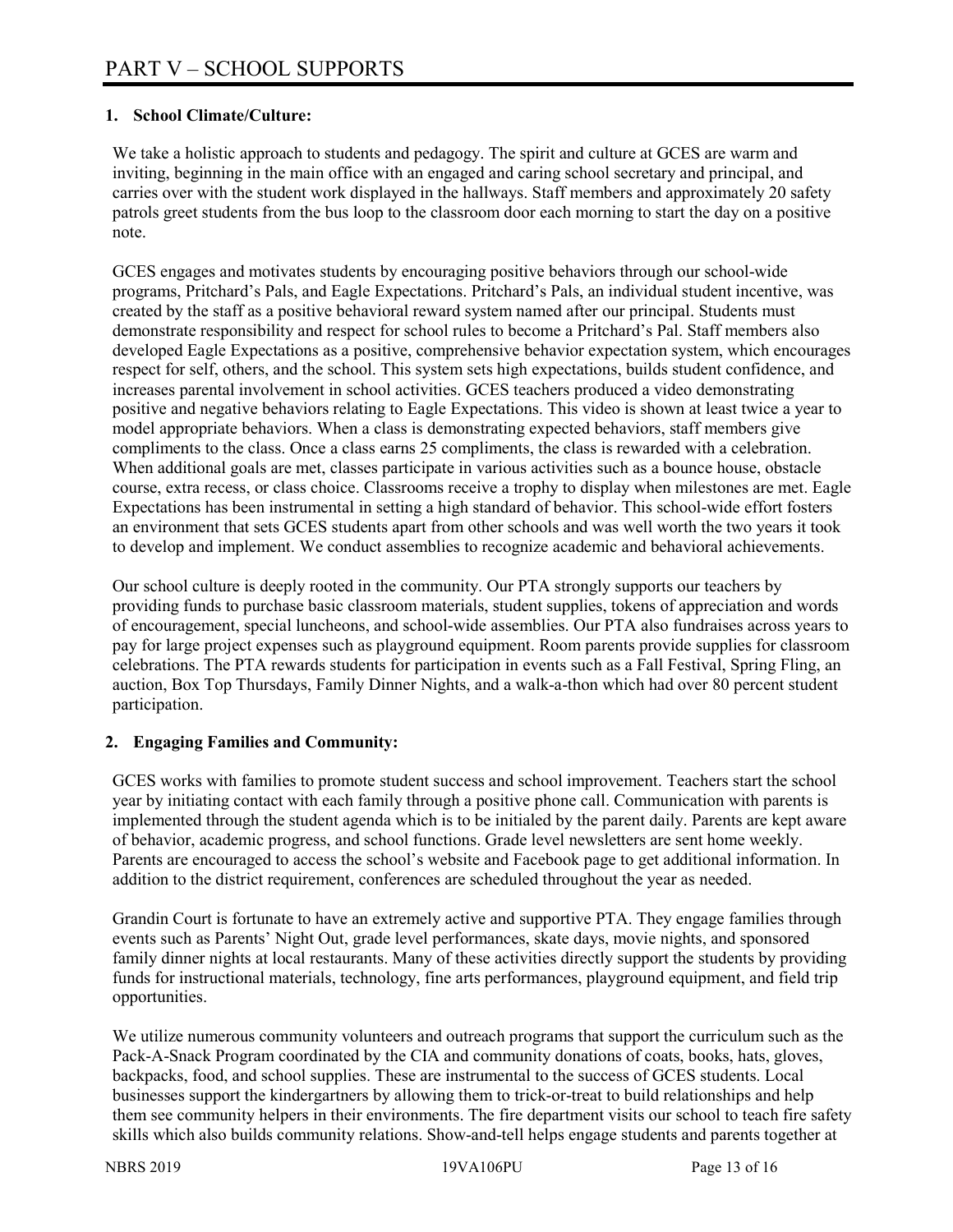home. TheraPets, Chess, Odyssey of the Mind (OM), Happy Healthy Cooks (a program run by volunteers to teach students about healthy eating habits and food prep), Clean Valley Council Outreach programs, and readers for Black History Month and Read Across America Day are all ways in which our students benefit. GCES is fortunate to have numerous members from the community, including former students, parents, and grandparents, who provide academic support through tutoring, teacher assistance with clerical tasks, and help in our library. More than 100 volunteers consistently donate over 3,000 hours annually to contribute to our students' success.

GCES strives to give back to the community through participation in annual 5Ks, a Veterans Day program, and United Way donations. The NEHS adopts a program each year to support our community and school families. Students make cards for local nursing homes and veterans, and collect items for Thanksgiving baskets for families in need. Many of our students participate in a Christmas parade held in the community.

# **3. Professional Development:**

Education is constantly evolving with the world around us. As a result, PD is an ongoing process at GCES and is crucial to student success. GCES staff members attend district required PD days and volunteer to teach sessions to peers in the district. Some examples of PD topics that have enriched our instruction are: Cathy Collier's writing method, formative assessments, SmartBoard and smart TV activities, Breakout boxes, mathematics manipulative lessons, essential skills and knowledge of SOLs, and Trauma Informed training. Following PD sessions, teachers have the opportunity to present new ideas to the staff at faculty and grade level meetings. Mathematics teachers piloted a formative assessment program using the Professional Learning Communities method. In November 2015, our principal and a fifth grade mathematics teacher presented these results at a Virginia Department of Education meeting.

In addition to district professional development requirements, the principal creates a menu of professional growth expectations specific to GCES. The offerings change yearly and are differentiated for teachers depending on their role. Options include: data notebook collection and analysis, creation of Technology Enhanced Items, Total Participation Techniques in lessons, skyping, use of the outdoor classroom, observation of a peer within the district, book study, and new technology practices. High expectations and growth are just as important for teachers as for students at GCES.

The principal prepares a book study each year based on students' needs and staff members' interests. Our convocation speaker at the opening of school this year was Manny Scott, an original Freedom Writer, who experienced trauma at a very young age. His passionate, dynamic account of his childhood helped enhance the city-wide focus to recognize students who have experienced trauma and how to support them in the classroom. In order to support our Trauma Informed training, our book study revolves around authors who experienced or wrote about childhood trauma. Teachers choose books that help them grow professionally. Ultimately, teachers benefit from the book study when we share as an entire group.

GCES's school-wide behavior system, Eagle Expectations, is a direct reflection of training in Positive Behavior Interventions and Supports (PBIS). Additionally, professional development is offered at the school level in the form of classroom observations of peers, staff meetings, grade level meetings, and courses taught by professors from Virginia Western Community College employed by Roanoke City Public Schools.

# **4. School Leadership:**

GCES's leadership is unified and participatory. We use a top-down, bottom-up approach, meaning all staff members have an essential role in the success of our students. Weekly staff meetings communicate expectations across all grade levels, ensuring consistency and giving teachers the opportunity to provide input on school-based decisions.

NBRS 2019 Page 14 of 16 Our principal is actively involved in the planning, implementation, and coordination of instructional practices within each grade level. The principal empowers the school staff by providing opportunities for growth, being an active listener, and creatively utilizing support staff. High expectations for herself and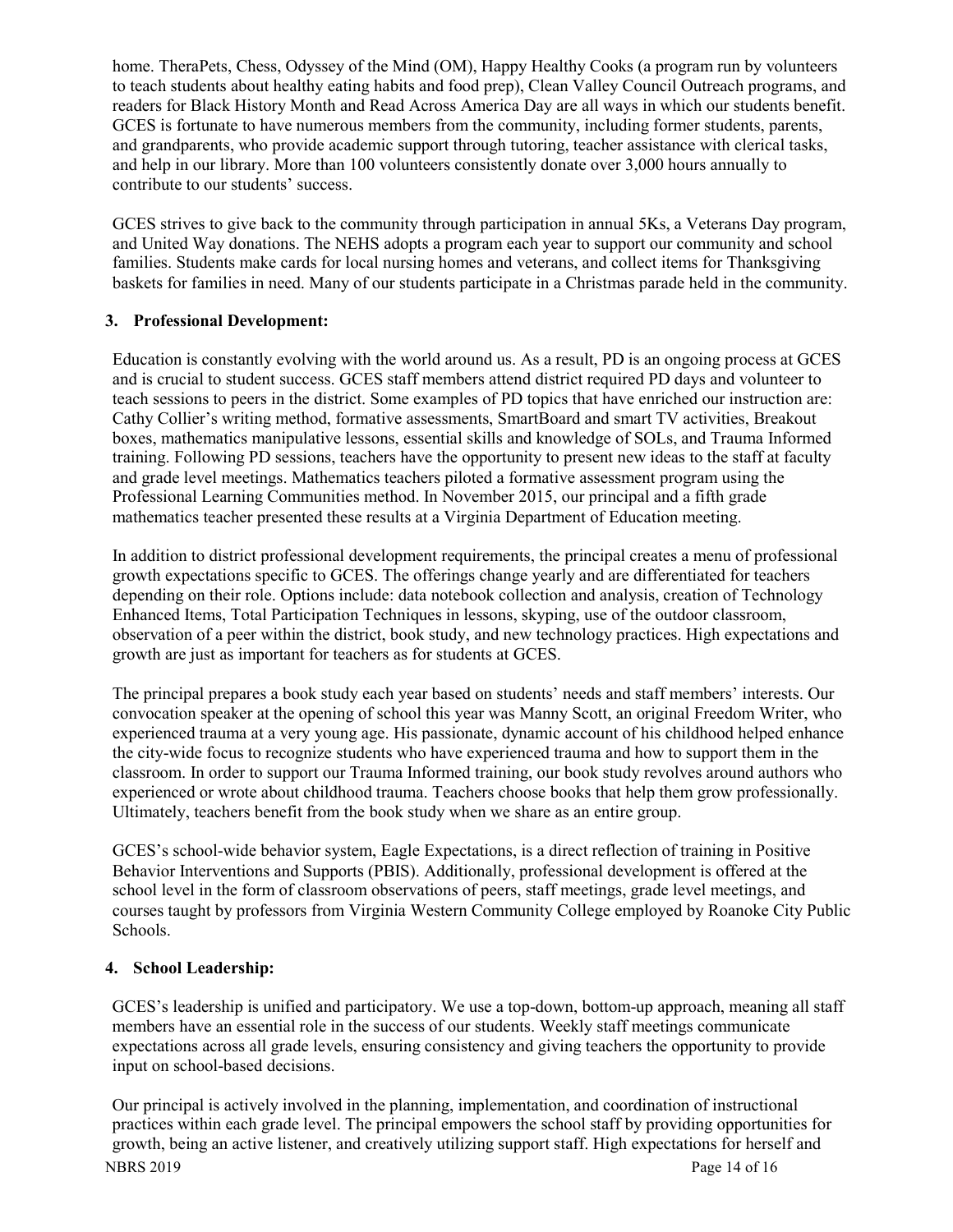determination to do what is best for students are key elements of her leadership. She expects no less of herself than she expects of her staff members. Her willingness to go the "extra mile" and her creative use of resources, help teachers and motivate students by providing multi-faceted experiences. Teachers and students are encouraged by regular visits to their rooms. Our principal has an open-door policy for staff and parents. All ideas are considered and input is collected from staff on matters that affect the school. She strives to be fair and consistent with staff and students. She attends weekly grade level meetings allowing for continuity across the grade levels. Grade level chairs are utilized to communicate expectations and relay information. Support staff meetings are held regularly to help ensure awareness of school-wide issues and provide training.

Our Leadership, Safety, Technology/Testing, and Events Committees address incentives for good behavior, safety, and overall well-being within our school. Social events planned by the principal throughout the year extend relationships beyond the school walls. Teachers mentor interns from local colleges to expose them to a positive learning community.

Parents and students also play a leadership role at GCES. Monthly PTA Board meetings are attended by committed parents, teachers, and the principal. The resources they implement provide for the overall success of GCES each year. Leadership activities of students include morning announcements, safety patrols, peer tutors, book buddies, and NEHS volunteerism projects consisting of gardening, bake sales, movie nights, and food drives.

All staff and students at GCES believe in high expectations and working together. Our school motto, "Treat others as you wish to be treated," makes our school a special place to learn, thrive, and succeed.